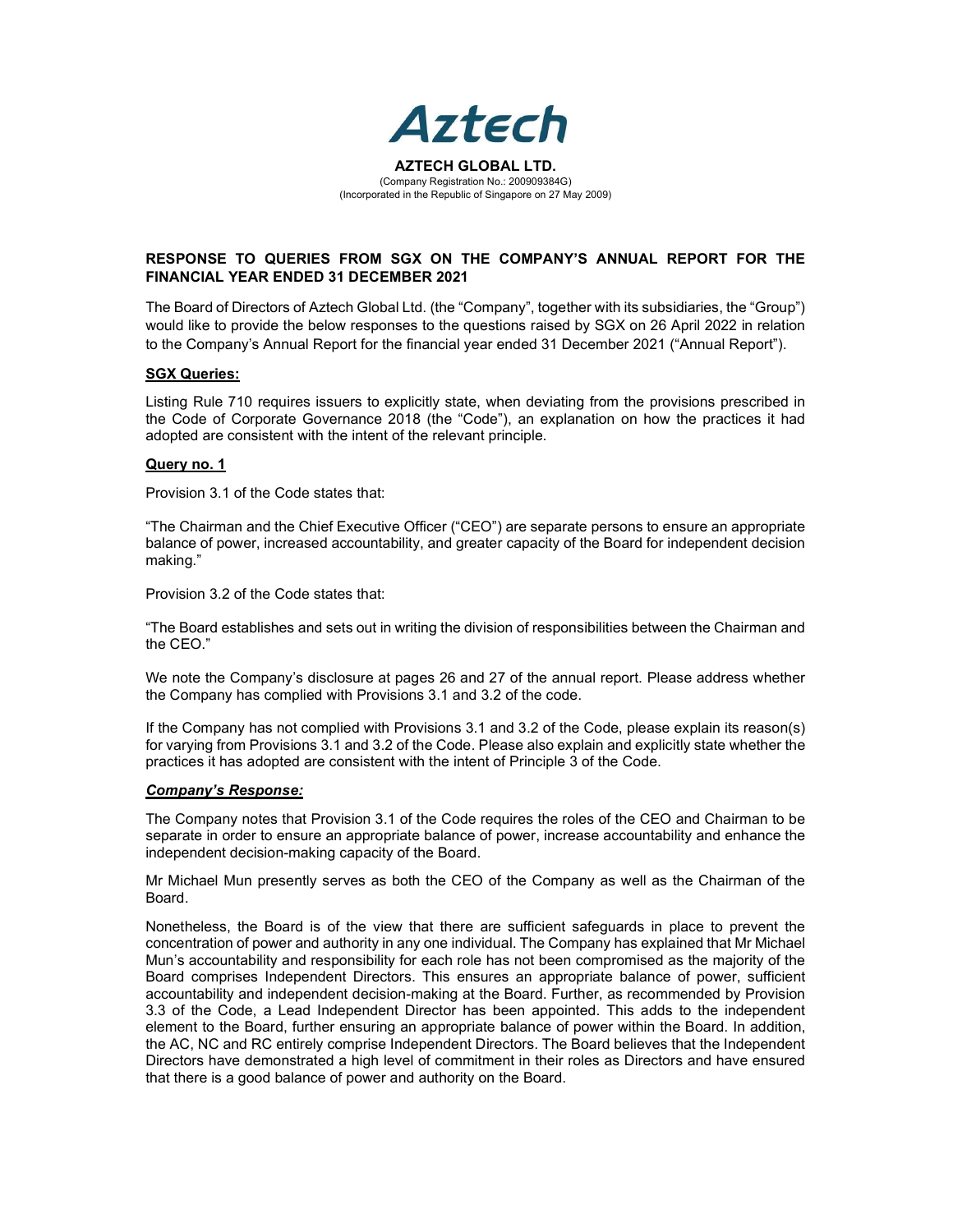In compliance with Provision 3.2 of the Code, Mr Michael Mun's roles as CEO and Chairman are clearly defined in the Company's Corporate Governance Code, which has been formally approved by the Board, details of which are set out below.

As Chairman, Mr Michael Mun is responsible for leading the Board and ensuring its effectiveness, including:

- (a) creating the conditions for overall effectiveness of the Board, the board committees and individual directors;
- (b) promoting high standards of corporate governance with the full support of the Directors, the internal Company Secretary and Management;
- (c) approving the agenda for Board meetings and ensuring the allocation of sufficient time for thorough discussion of agenda items;
- (d) promoting an open environment for debates and ensuring that Non-Executive Directors are able to speak freely and contribute effectively;
- (e) encouraging cordial and constructive relations between the Executive Directors and Non-Executive Directors;
- (f) exercising control over the quality, quantity and timeliness of information flow between the Board and Management including ensuring that Directors receive accurate, timely and clear information;
- (g) providing close oversight, guidance, advice and leadership to Management; and
- (h) fostering constructive dialogue and relations between shareholders, the Board and Management at AGMs and other shareholder meetings.

As the CEO, Mr Michael Mun:

- (a) runs the overall business and operations of the Group within the authority delegated to him by the Board;
- (b) ensures the implementation of policies and strategies across the Group as set by the Board;
- (c) manages the executive and senior management team and reports to the Board;
- (d) leads the development of senior management within the Group with the aim of assisting the training and development of suitable individuals for future director roles; and
- (e) leads the development and execution of long-term strategies, with the goal of increasing shareholders' value.

Given that there is a strong independent element on the Board that enables the exercise of independent and objective judgment on the corporate affairs of the Group, the Board is of the view that there are adequate safeguards and checks in place to ensure that the process of decision-making by the Board is based on collective decisions of the Directors without any excessive or unrestricted concentration of power or influence residing in any one individual. In view of the above, the Board believes that despite deviating from Provision 3.1 of the Code, the Company's practices and safeguards are consistent with the intent of Principle 3 of the Code as there is a clear division of responsibilities between the leadership of the Board and Management and no one individual of the Board has unfettered powers of decision-making.

### Query No. 2

Provision 8.1 of the Code states that:

"The company discloses in its annual report the policy and criteria for setting remuneration, as well as names, amounts and breakdown of remuneration of:

a) each individual director and the CEO; and

b) at least the top five key management personnel (who are not directors or the CEO) in bands no wider than S\$250,000 and in aggregate the total remuneration paid to these key management personnel."

We note the Company's disclosure on remuneration at pages 46 to 49 of the annual report for FY2021. Where the Company's practices deviate from the provisions of the Code, please explicitly state the provision from which it has deviated from and explain how the practices it had adopted are consistent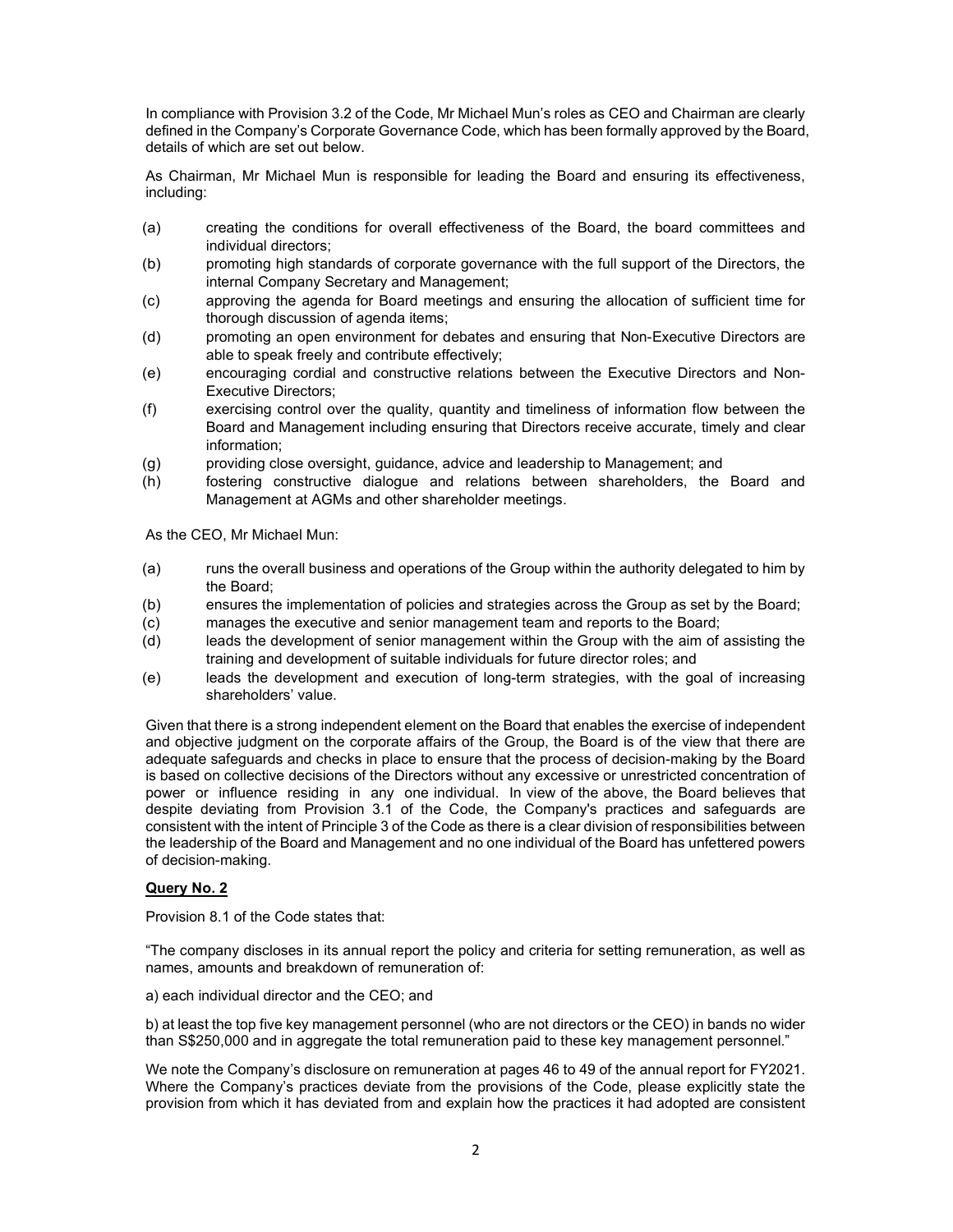with the intent of Principle 8 of the Code, which requires transparency on the Company's remuneration policies, level and mix of remuneration, the procedure for setting remuneration and the relationships between remuneration, performance and value creation.

### Company's Response:

The Company's disclosure on remuneration, including the Aztech Employee Share Option Scheme ("ESOS") and Aztech Performance Share Plan ("PSP"), can be found on pages 33 to 36 and page 56 of the Annual Report. The disclosure has been made in compliance with Provision 8.1 and the intent of Principle 8 of the Code. However, for greater clarity, we have set out below the Company's consolidated disclosure on remuneration of the Independent Directors, CEO, Executive Directors and Key Management Personnel for FY2021.

### Remuneration of Independent Directors

As stated on page 34 of the Annual Report, the Independent Directors did not receive any other fees aside from Directors' fees.

The remuneration of the Independent Directors in FY2021 is set out below:

|                   | <b>Director's Fees</b> | <b>Variable Bonus</b><br><b>Profit</b><br>and<br><b>Sharing</b> | Others-Fixed* | Total       |
|-------------------|------------------------|-----------------------------------------------------------------|---------------|-------------|
| TS Tan            | \$51,833.33            | -                                                               | -             | \$51,833.33 |
| Larry Tan         | \$43.194.44            | -                                                               | -             | \$43.194.44 |
| Christopher Huang | \$43.194.44            | -                                                               | ۰             | \$43.194.44 |

## Remuneration of CEO and Executive Directors

The remuneration of Michael Mun, the CEO (who is also an Executive Director), in FY2021 is set out below:

|             | <b>Salary and</b><br>Director's<br>Fees | Variable Bonus<br>Profit<br>and<br><b>Sharing</b> | Others-Fixed* | Total          |  |  |
|-------------|-----------------------------------------|---------------------------------------------------|---------------|----------------|--|--|
| Michael Mun | \$940,000.00                            | \$1,848,203.00                                    | \$83,365.71   | \$2,871,568.71 |  |  |

The remuneration of Jeremy Mun, an Executive Director, in FY2021 is set out below:

| <b>Executive Directors</b> | Salary and<br>Director's<br><b>Fees</b> | <b>Variable Bonus</b><br><b>Profit</b><br>and<br><b>Sharing</b> | Others-Fixed* | Total        |  |
|----------------------------|-----------------------------------------|-----------------------------------------------------------------|---------------|--------------|--|
| Jeremy Mun                 | \$266,000.00                            | \$233,000.00                                                    | \$35,358.38   | \$534,358.38 |  |

Notes:

- 1. \*Contribution to the Central Provident Fund, allowances and car cost (if any) are included in the column referred to as "Others-Fixed" above.
- 2. There were no shares granted under the PSP to Michael Mun or Jeremy Mun.

3. There were no options granted under the ESOS to Michael Mun or Jeremy Mun.